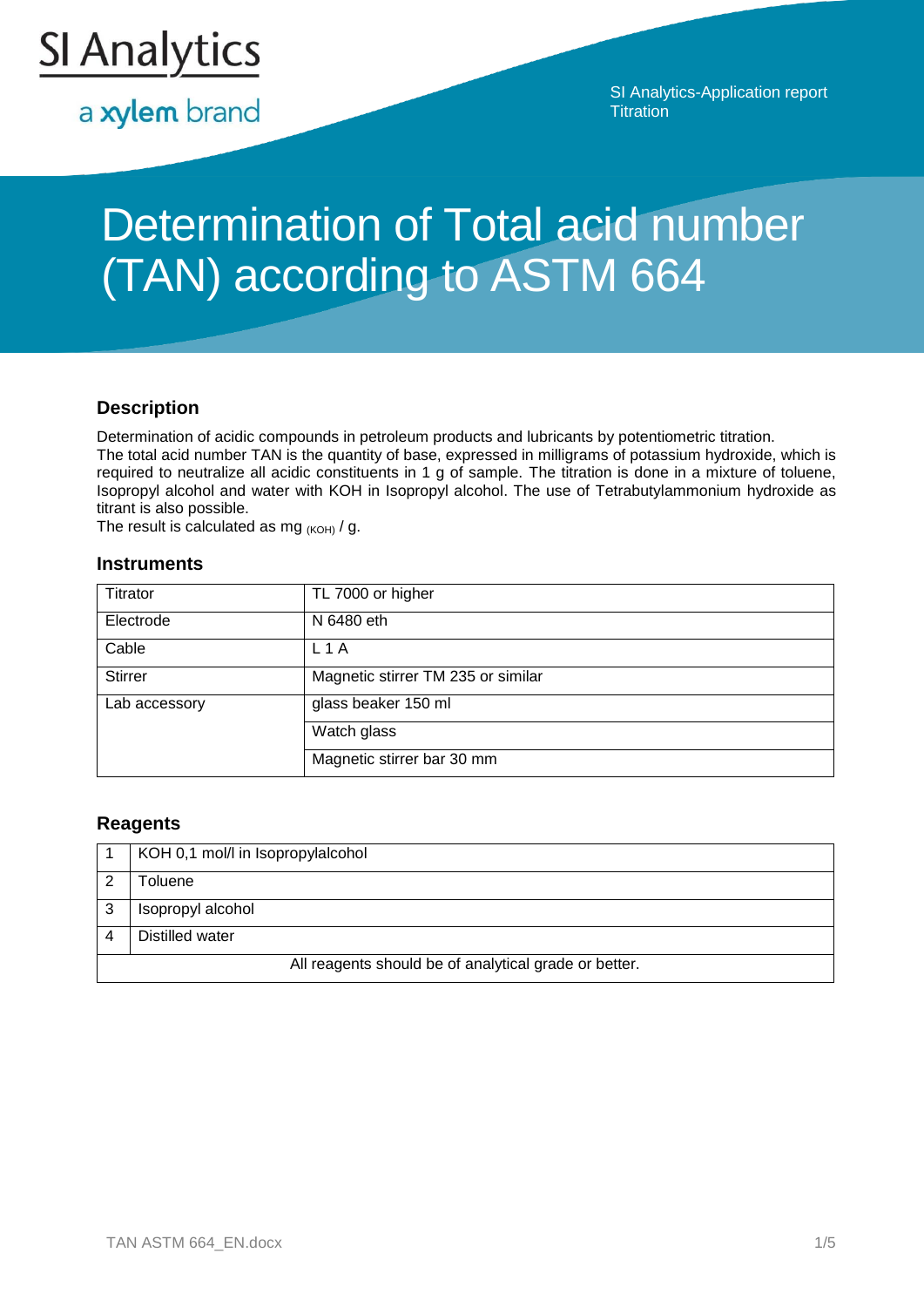# **Titration procedure**

#### **Reagents**

#### **KOH in Isopropyl alcohol 0.1 mol/l**

It is recommended to use a ready 0.1 mol/l solution. The solution must be protected against  $CO<sub>2</sub>$  with a  $CO<sub>2</sub>$  absorbent like soda lime. The titer determination is done as described in the application note "Titer KOH".

#### **Solvent mixture**

500 ml Toluene, 495 ml Isopropyl alcohol and 5 ml water are mixed in a bottle.

#### **Cleaning of the electrode**

For cleaning and conditioning of the electrode 3 steps are necessary: First the electrode is rinsed with the solvent mixture to remove residues of the sample.

Then it is conditioned in water.

After the conditioning step the electrode is rinsed with solvent mixture to remove the water.

The electrode is stored in a solution of 1.5 mol/l LiCl in Ethanol (or, if another electrolyte is used, in this electrolyte solution).

#### **Blank value**

For blank titration 125 ml solvent are placed in a 250 ml beaker and titrated with 0.1 mol/l KOH. The Blank should be below 0.3 ml.

#### **Sample preparation**

The sample is weighed into a 250 ml beaker, dissolved in 125 ml of the solvent and titrated with 0.1 mol/l KOH. The sample weight should be calculated and selected that the titration amount is not more than 4-5 ml because of the long titration time.

The required amount of sample can be estimated according to this rule of thumb:

$$
W(g) = \frac{20}{expected\;TAN}
$$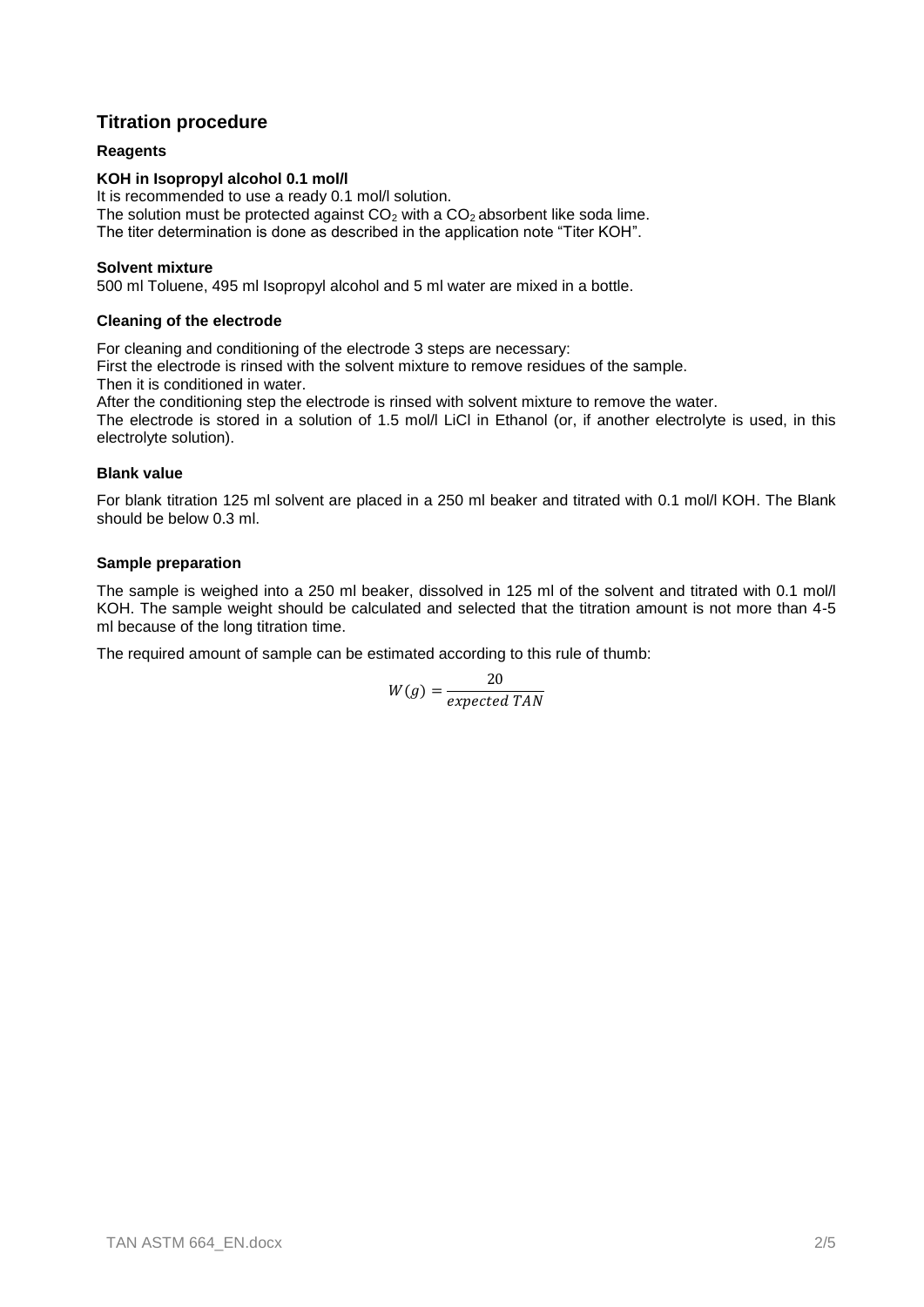# **Titration parameter**

#### **Blank titration**



| Default method          | <b>Blank TAN-TBN</b> |                            |                 |
|-------------------------|----------------------|----------------------------|-----------------|
| Method type             | Automatic titration  |                            |                 |
| Modus                   | linear               |                            |                 |
| Measured value          | mV                   |                            |                 |
| Measuring speed / drift | User defined         | Fixed delax time           | 12 <sub>s</sub> |
| Initial waiting time    | 10 <sub>s</sub>      |                            |                 |
| <b>Linear Steps</b>     | $0.01$ ml            |                            |                 |
| Damping                 | strong               | <b>Titration direction</b> | decrease        |
| Pretitration            | off                  | Delay time                 | 0 <sub>s</sub>  |
| End value               | off                  |                            |                 |
| EQ                      | On(1)                | Slope value                | 60              |
| Max. titration volume   | $10 \mathrm{m}$      |                            |                 |
| Dosing speed            | 100%                 | Filling speed              | 30 <sub>s</sub> |

Calculation:

#### $ml = EQ1$

The result is saved in a global memory, e.g. M01. We recommend to use statistics  $= 3$ .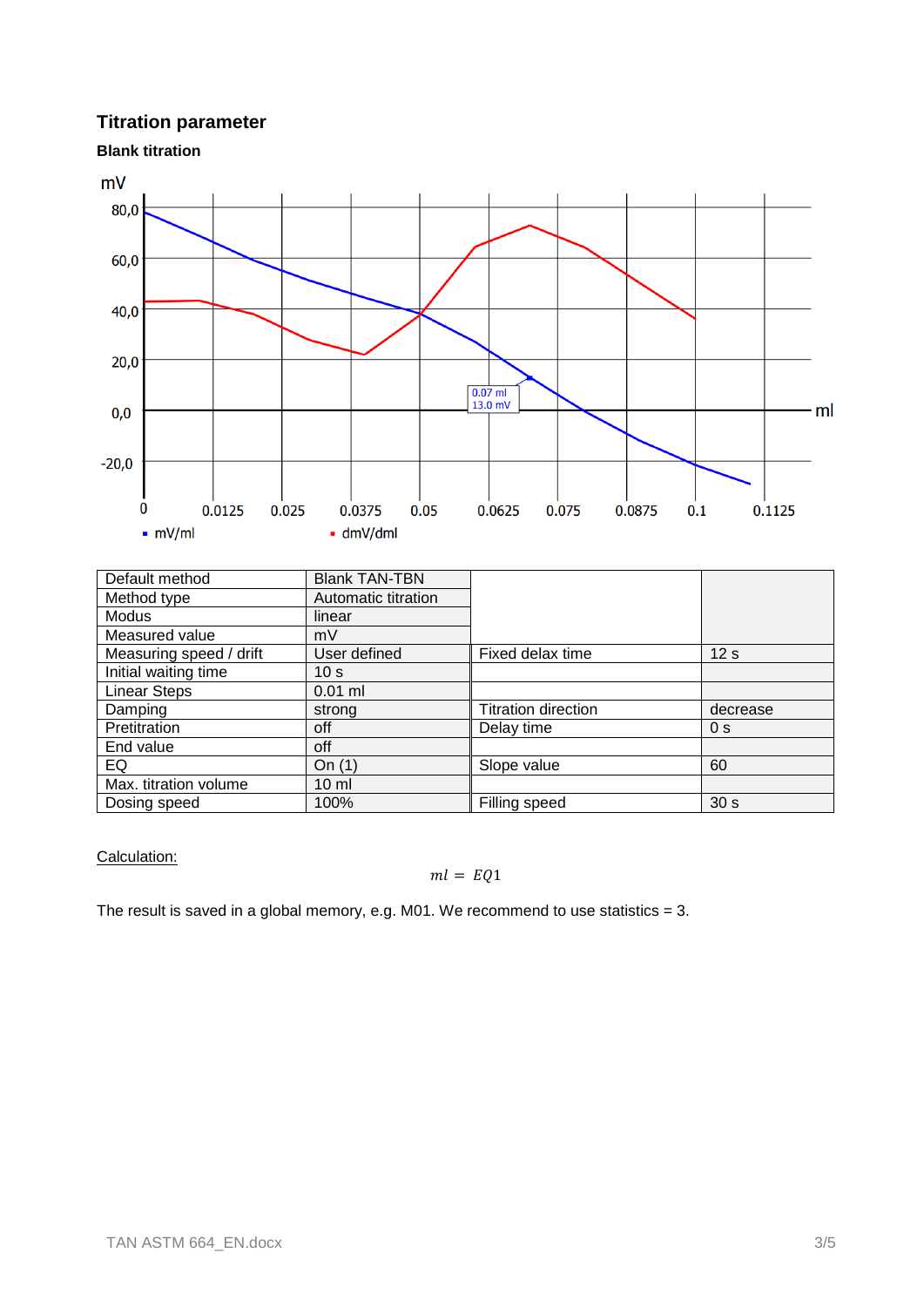# **Sample titration**



| Default method          | TAN ASTM 664        |                            |                 |
|-------------------------|---------------------|----------------------------|-----------------|
| Method type             | Automatic titration |                            |                 |
| <b>Modus</b>            | linear              |                            |                 |
| Measured value          | mV                  |                            |                 |
| Measuring speed / drift | User defined        | Minimum holding time       | 7s              |
|                         |                     | Maximum holding time       | 20 <sub>s</sub> |
|                         |                     | Measuring time             | 4s              |
|                         |                     | <b>Drift</b>               | 10 mV/min       |
| Initial waiting time    | 10 <sub>s</sub>     |                            |                 |
| <b>Linear Steps</b>     | $0.05$ ml           |                            |                 |
| Damping                 | strong              | <b>Titration direction</b> | decrease        |
| Pretitration            | off                 | Delay time                 | 0 <sub>s</sub>  |
| End value               | off                 |                            |                 |
| EQ                      | On $(1)$            | Slope value                | 120             |
| Max. titration volume   | 6 ml                |                            |                 |
| Dosing speed            | 100%                | Filling speed              | 30 <sub>s</sub> |

For samples with very low TAN values the linear steps can be reduced to 0.02 or 0.01 ml.